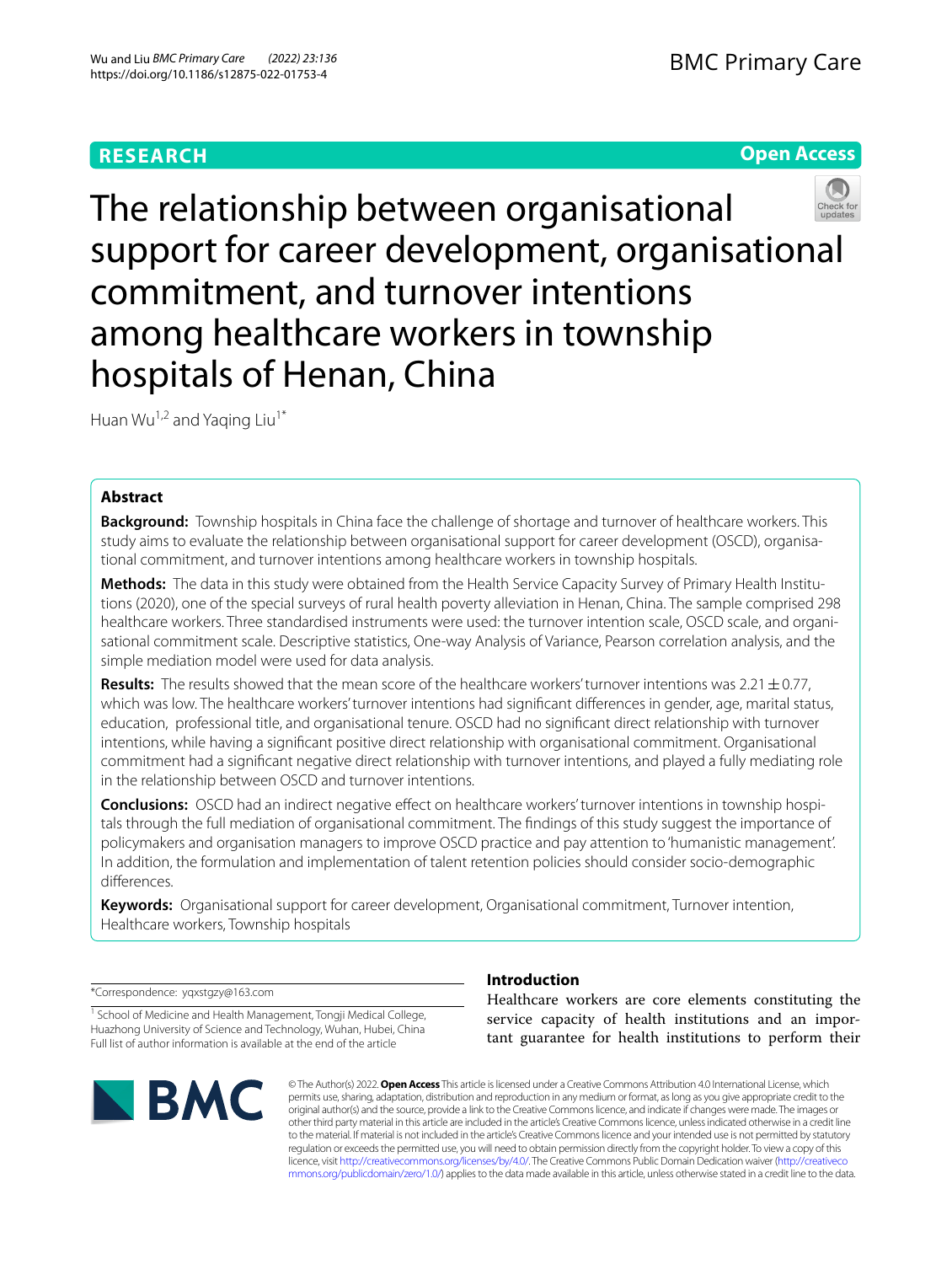functions efectively. In practice, however, township hospitals in China face the challenges of a shortage and turnover of healthcare workers. A previous study has reported that the average brain drain rate of township hospitals was 3.45%, of which approximately 80% were healthcare workers [[1\]](#page-6-0). Turnover among healthcare workers leads to a decrease in the efficiency of health service supply, hindering rural residents' access to quality and safe health services  $[2, 3]$  $[2, 3]$  $[2, 3]$  $[2, 3]$  $[2, 3]$ . Therefore, it is worth exploring ways to reduce the turnover rate of healthcare workers in township hospitals in China.

The turnover intention is the process in which employees think of quitting their current jobs and plan to fnd new opportunities [[4\]](#page-7-0). It is considered one of the best fac-tors to predict employee turnover behaviour [[5\]](#page-7-1). Therefore, the evaluation of the turnover intention can help prevent turnover behaviour. During the past few decades, there has been no shortage of studies on the brain drain of township hospitals in China. These studies have examined many strong predictors of healthcare workers' turnover intentions, such as job satisfaction, work stress, occupational stress, and burnout [[5–](#page-7-1)[9\]](#page-7-2).

Organisational support for career development (OSCD) is a programme or process by an organisation for the career development of its employees, and it is also called organisational career management policy and practice, or organisational career management [\[10](#page-7-3)]. As an organisational resource, some studies have shown that the OSCD is negatively related to turnover intention [\[10](#page-7-3), [11\]](#page-7-4). However, to the best of our knowledge, a few studies have focused on the relationship between OSCD and turnover intentions among healthcare workers in township hospitals. Moreover, these studies only analyzed the direct efect of a specifc OSCD practice on turnover intention, and did not explore the potential of OSCD as a system [\[6](#page-7-5), [12\]](#page-7-6).

Organisational commitment is the strength of an individual's identifcation with and involvement in an organisation [\[13](#page-7-7)]. As a positive emotional experience, many previous studies have consistently found that organisational commitment can reduce employees' turnover intentions [\[13,](#page-7-7) [14\]](#page-7-8). Furthermore, a previous meta-analysis showed that perceived organisational support was negatively related to organisational commitment [\[15](#page-7-9)]. It is inferred that there may be a relationship between OSCD, organisational commitment, and turnover intentions. However, in health and other areas, research on the relationship between OSCD, organisational commitment, and turnover intentions is limited.

Considering this, based on a cross-sectional survey of healthcare workers in township hospitals in Henan Province, this study aims to evaluate the relationship between OSCD, organisational commitment, and turnover intention. It enriches the literature on the brain drain of township hospitals, providing valuable information for human resource management and reform of township hospitals.

## **Theoretical background and hypotheses**

The social exchange theory refers to the basic psychological process of people in social exchange and its relationship with exchange behaviour. The theory holds that individuals in interpersonal relationships are motivated by the positive outcomes they expect  $[16]$ . The social exchange theory has been widely used in research on organisational support [\[17](#page-7-11), [18\]](#page-7-12). When employees perceive the organisation's support for them, their psychological contract with the organisation will be strengthened, reducing their turnover intentions [\[10](#page-7-3)]. Based on this theory and previous empirical evidence, we formulated the following hypotheses:

Hypothesis 1: OSCD is negatively related to healthcare workers' turnover intentions.

Hypothesis 2: OSCD is positively related to healthcare workers' organisational commitment.

Hypothesis 3: Organisational commitment is negatively related to healthcare workers' turnover intentions.

Hypothesis 4: Organisational commitment mediates the relationship between OSCD and turnover intentions.

Based on our hypotheses, OSCD will have a direct efect on turnover intentions; furthermore, it will also have an indirect effect on turnover intentions through organisational commitment.

## **Methods**

## **Study population and sampling**

The data in this study were obtained from the Health Service Capacity Survey of Primary Health Institutions (2020), one of the special surveys of rural health poverty alleviation in Henan, China. The survey covered health institutions and healthcare workers. The healthcare workers included healthcare service providers, such as physicians, nurses, pharmacists, and medical laboratory workers. Administrators and rear service personnel were excluded from the study. This survey was conducted using stratifed random sampling. First, the province was divided into three regions according to its level of economic development (high, medium, and low). Second, two counties in each region were randomly selected, resulting in a total of six. Third, five township hospitals were randomly selected from each county, resulting in a total of 30 such hospitals. Next, 10–12 healthcare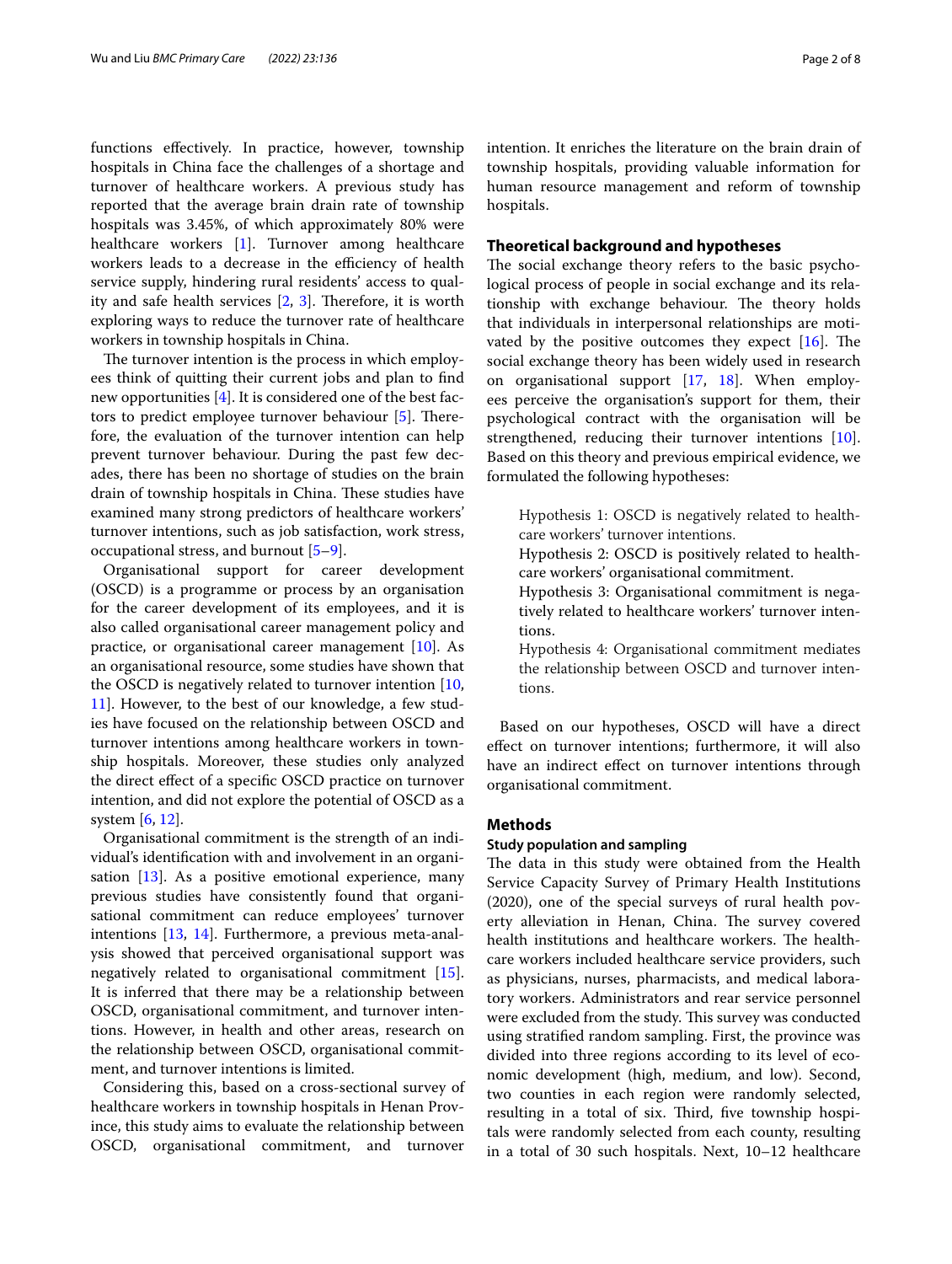workers were randomly selected from each township hospital, resulting in a total of 346 healthcare workers. Participants who gave written informed consent and agreed to participate in the survey were scheduled to complete the questionnaires independently. A total of 48 questionnaires were rejected because of incomplete or suspected incorrect answers. Finally, 298 eligible questionnaires remained, with an efective response rate of 86.13%. This survey was approved by the Ethics Committee of the Xinxiang Medical University (reference number XYLL—2,017,032).

## **Data collection instruments**

The questionnaire items related to this study included the following four sections: socio-demographics, OSCD, organisational commitment, and turnover intentions. The socio-demographic variables were as follows:  $(1)$ gender; (2) age; (3) marital status; (4) education; (5) profession; (6) professional title; (7) organisational tenure; (8) average monthly income; (9) hours worked per week.

Scholars have reached a consensus on the multi-dimensional nature of OSCD [[19–](#page-7-13)[21\]](#page-7-14). In the Health Service Capacity Survey of Primary Health Institutions (2020), the OSCD was measured using a 10-item scale developed by Sturges et al.  $[21]$  $[21]$ . The scale reflected two dimensions of the OSCD, namely formal and informal. The formal OSCD was assessed using six items. Some items were: 'I have received training to help develop my career' and 'I have been offered a personal development plan'. The informal OSCD was assessed using four items. Some items were: 'I have been arranged a mentor to help me with my career development' and 'I have been given fair career development advice from my organisation when I need it'. Respondents answered on a 5-point Likert scale ranging from 1 (strongly disagree) to 5 (strongly agree). In this study, the scale reported excellent reliability. The Cronbach's alpha value of formal and informal OSCD was 0.90 and 0.93, respectively, and that of all the items on an average was 0.95.

Organisational commitment was assessed using a 9-item scale developed by Mowday [[22](#page-7-15)]. Some items were: 'I care deeply about the fate of this organisation' and 'I am willing to accept almost any kind of work arrangement as long as I can stay in this organisation'. Respondents answered on a 7-point Likert scale ranging from 1 (strongly disagree) to 7 (strongly agree). Cronbach's alpha for the present study was 0.95, and the scale had excellent reliability.

The turnover intention of healthcare workers was measured using a 6-item scale [\[23\]](#page-7-16). Some items were: 'Maybe I will not stay with this organisation for much longer' and 'I often think about quitting'. All items were measured on a 5-point Likert scale ranging from 1

(strongly disagree) to 5 (strongly agree). In this study, Cronbach's alpha value was 0.85, indicating acceptable reliability.

## **Statistical analysis**

Descriptive statistics were used to describe participant characteristics. Specifcally, frequencies and percentages were used for categorical variables, while means and standard deviations (SD) were used for continuous variables. One-way Analysis of Variance (ANOVA) was used to assess the diferences in turnover intention scores of healthcare workers in terms of socio-demographic characteristics. Pearson correlation analysis was used to measure the correlations among study variables. The simple mediation model (model number: 4) in SPSS (V25) PROCESS macro (4.0) was used to test the hypothetical relationships of the proposed factors [[24\]](#page-7-17). To ensure the accuracy of the mediation efect inference, the bootstrap 5000 sampling technique was used in the simple mediation model. To mitigate confounding bias, socio-demographic variables with signifcant diferences in turnover intentions were added to the model as control variables.

## **Results**

## **Socio‑demographic characteristics**

The respondents' socio-demographic characteristics are presented in Table [1.](#page-3-0) Among the 298 healthcare workers, 43.62% were men, and 71.14% were under 40 years of age. The largest proportion of respondents (81.88%) was married. In terms of education levels, respondents who had junior college degrees accounted for 40.27%, which was higher than those with other degrees. More than half of the respondents were doctors (51.01%) and nearly 20% were nurses (19.46%). Furthermore, 38.26% and 30.87% of respondents held junior and middle professional titles respectively. Approximately 27% of healthcare workers had worked in their current health facilities for less than fve years. Most (75.84%) of the surveyed healthcare workers had an average monthly income of less than 4,000 RMB Yuan. Additionally, 77.18% worked for more than 40 h per week.

### **Turnover intentions of healthcare workers**

The differences in turnover intention scores of healthcare workers in terms of socio-demographic characteristics are shown in Table [1.](#page-3-0) The OSCD (formal and informal OSCD), organisational commitment, and turnover intention scores and their correlations are shown in Table [2](#page-3-1). As can be seen, the average score of the turnover intention was  $2.21 \pm 0.77$ , those of formal and informal OSCD were  $3.79 \pm 0.70$  and  $3.77 \pm 0.87$ , respectively, and that of organisational commitment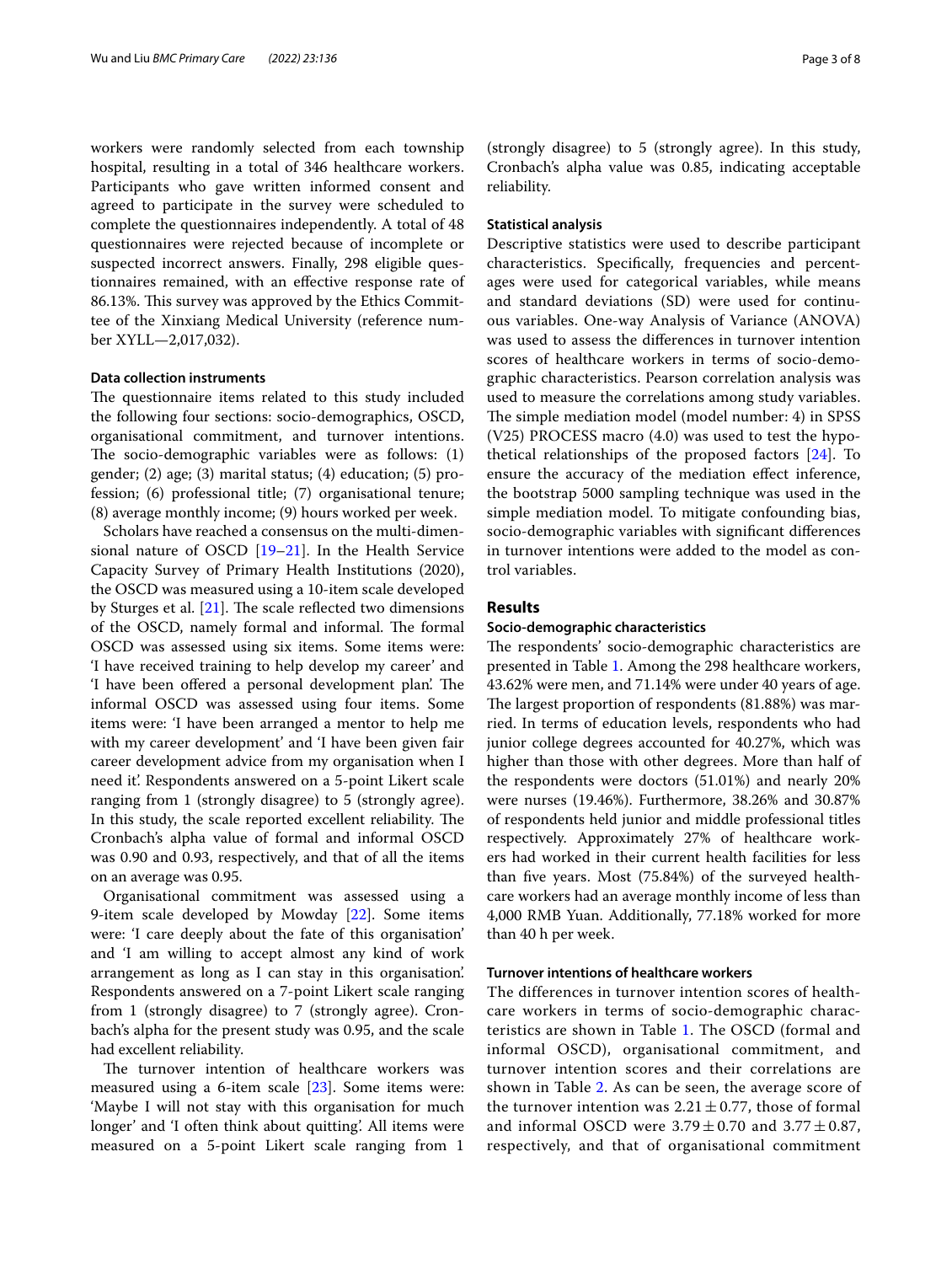| Characteristics                       | $N(% )$    | <b>Turnover intention</b><br>$(Mean \pm SD)$ | F     | p-value |  |
|---------------------------------------|------------|----------------------------------------------|-------|---------|--|
| Gender                                |            |                                              |       |         |  |
| Male                                  | 130(43.62) | $2.11 \pm 0.75$                              | 4.42  | 0.04    |  |
| Female                                | 168(56.38) | $2.29 \pm 0.78$                              |       |         |  |
| Age                                   |            |                                              |       |         |  |
| $<$ 30                                | 72(24.16)  | $2.53 \pm 0.87$                              | 10.18 | < 0.01  |  |
| $30 -$                                | 140(46.98) | $2.18 \pm 0.67$                              |       |         |  |
| $40 \sim$                             | 86(28.86)  | $2.00 \pm 0.77$                              |       |         |  |
| Marital status                        |            |                                              |       |         |  |
| Unmarried                             | 54(18.12)  | $2.58 \pm 0.77$                              | 15.80 | < 0.01  |  |
| Married                               | 244(81.88) | $2.13 \pm 0.75$                              |       |         |  |
| Education                             |            |                                              |       |         |  |
| High school/Technical school or below | 72(24.16)  | $1.97 \pm 0.60$                              | 7.60  | < 0.01  |  |
| Junior college                        | 120(40.27) | $2.18 \pm 0.77$                              |       |         |  |
| Bachelor or higher                    | 106(35.57) | $2.42 \pm 0.83$                              |       |         |  |
| Profession                            |            |                                              |       |         |  |
| Physicians                            | 152(51.01) | $2.25 \pm 0.84$                              | 0.44  | 0.78    |  |
| Nurses                                | 58(19.46)  | $2.16 \pm 0.56$                              |       |         |  |
| Pharmacists                           | 18(6.04)   | $2.04 \pm 0.50$                              |       |         |  |
| Medical laboratory workers            | 16(5.37)   | $2.25 \pm 0.82$                              |       |         |  |
| Other healthcare workers              | 54(18.12)  | $2.20 \pm 0.84$                              |       |         |  |
| Professional title                    |            |                                              |       |         |  |
| No                                    | 60(20.13)  | $2.44 \pm 0.89$                              | 3.08  | 0.03    |  |
| Junior                                | 114(38.26) | $2.24 \pm 0.71$                              |       |         |  |
| Middle                                | 92(30.87)  | $2.07 \pm 0.67$                              |       |         |  |
| Senior                                | 32(10.74)  | $2.09 \pm 0.92$                              |       |         |  |
| Organizational tenure                 |            |                                              |       |         |  |
| < 5                                   | 80(26.85)  | $2.36 \pm 0.90$                              | 3.63  | 0.02    |  |
| $\sim$ 9                              | 68(22.82)  | $2.25 \pm 0.75$                              |       |         |  |
| ~19                                   | 90(30.20)  | $2.24 \pm 0.66$                              |       |         |  |
| $20 \sim$                             | 60(20.13)  | $1.94 \pm 0.72$                              |       |         |  |
| Average monthly income (RMB Yuan)     |            |                                              |       |         |  |
| < 3000                                | 124(41.61) | $2.18 \pm 0.81$                              | 1.01  | 0.37    |  |
| $3000 -$                              | 102(34.23) | $2.30 \pm 0.73$                              |       |         |  |
| $4000 -$                              | 72(24.16)  | $2.14 \pm 0.77$                              |       |         |  |
| Hours worked per week                 |            |                                              |       |         |  |
| $\leq 40$                             | 68(22.82)  | $2.27 \pm 0.79$                              | 2.28  | 0.10    |  |
| $41 - 56$                             | 142(47.65) | $2.27 \pm 0.79$                              |       |         |  |
| $57 -$                                | 88(29.53)  | $2.06 \pm 0.72$                              |       |         |  |

## <span id="page-3-0"></span>**Table 1** Socio-demographic characteristics of healthcare workers (*N*=298)

<span id="page-3-1"></span>**Table 2** Means, Standard Deviations, and Correlations of study variables (*N*=298)

| variables                    | Mean | SD.  |                       |            |                       |      |
|------------------------------|------|------|-----------------------|------------|-----------------------|------|
| 1. Formal OSCD               | 3.79 | 0.70 | 00.1                  |            |                       |      |
| 2. Informal OSCD             | 3.77 | 0.87 | $0.87***$             | 00.1       |                       |      |
| 3. Organizational commitment | 5.34 | 1.24 | $0.69***$             | $0.74***$  | 1.00                  |      |
| 4. Turnover intention        | 2.21 | 0.77 | $-0.29$ <sup>**</sup> | $-0.31$ ** | $-0.41$ <sup>**</sup> | 00.1 |

*\*\* p*<0.01 (2-tailed)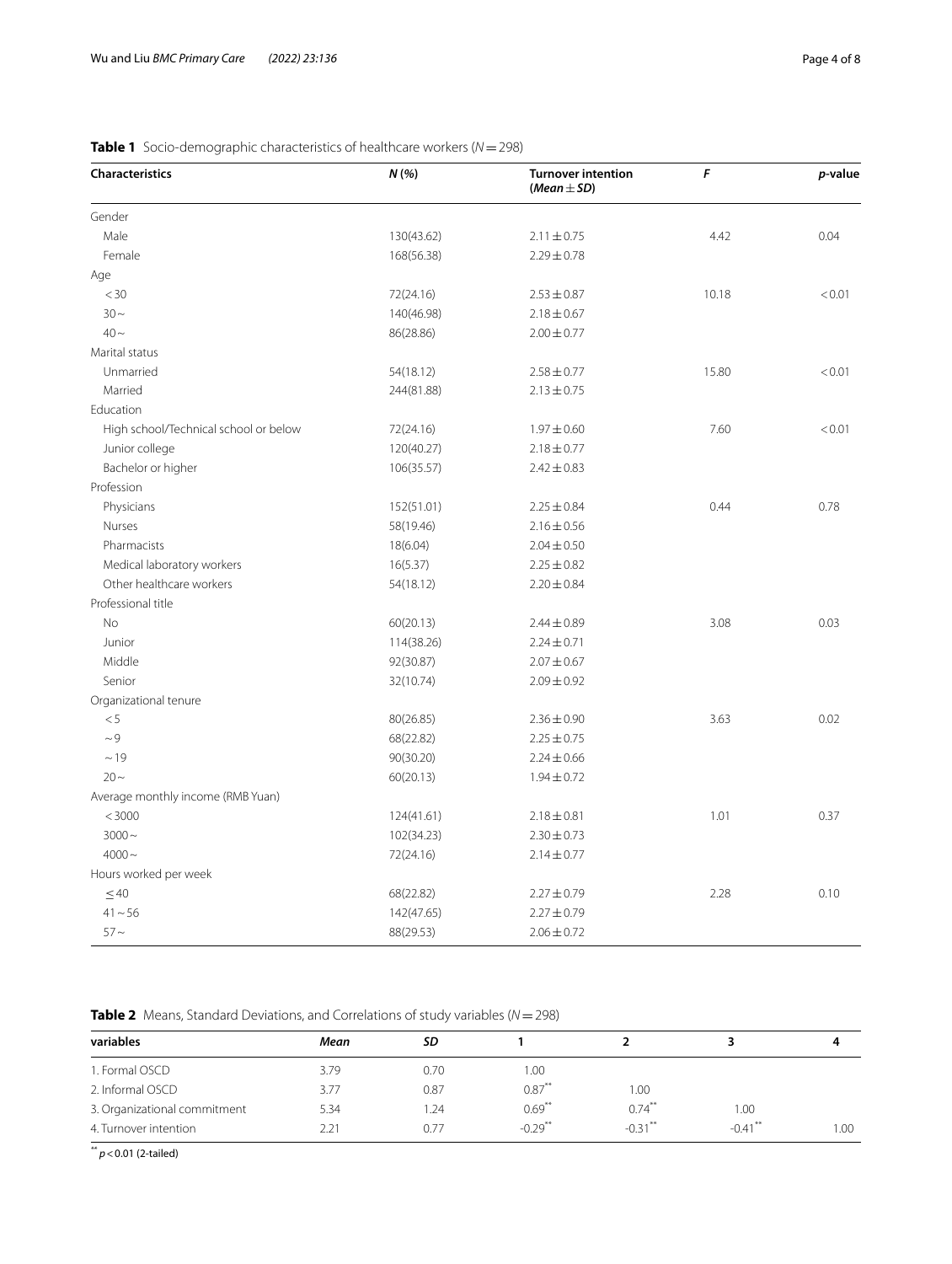was  $5.34 \pm 1.24$ . Both formal and informal OSCD were positively correlated with organisational commitment  $(r=0.69, p<0.01; r=0.74, p<0.01)$ . Formal and informal OSCD and organisational commitment were negatively correlated with turnover intentions  $(r = -0.29,$ *p* < 0.01; *r* = -0.31, *p* < 0.01; *r* = -0.41, *p* < 0.01). The ANOVA test showed that healthcare workers' turnover intentions had significant differences according to gender, age, marital status, education, professional title, and organisational tenure. Specifically, higher turnover intention scores were presented in females  $(F = 4.42,$  $p = 0.04$ ), people less than 30 years of age ( $F = 10.18$ ,  $p$  < 0.01), unmarried people ( $F = 15.80, p$  < 0.01), people with bachelor's degrees or above  $(F = 7.60, p < 0.01)$ , people without professional titles  $(F = 3.08, p = 0.03)$ , and people working for less than five years in the current health facility  $(F = 3.63, p = 0.02)$ . The differences of OSCD and organisational commitment scores in socio-demographic characteristics are presented in the [supplementary file](#page-6-3).

### **Hypothesis testing**

The regression analysis results of the simple mediation models are summarised in Table [3](#page-4-0). As can be seen, the results showed that both formal and informal OSCD had no signifcant direct relationship with turnover intentions ( $\beta$ =0.03, *p*>0.05;  $\beta$ =0.02, *p*>0.05), while having a signifcant positive direct relationship with organisational commitment ( $\beta$ =0.65,  $p$  < 0.01;  $\beta$ =0.69,  $p$  < 0.01). Simultaneously, organisational commitment had a signifcant negative direct relationship with turnover intentions (*β*=-0.36, *p*<0.01; *β*=-0.35, *p*<0.01). Based on these analysis results, H1 was rejected, H2 and H3 were supported.

The mediation effect of organisational commitment between OSCD and the turnover intentions of healthcare workers is shown in Table [4.](#page-4-1) The results showed that the total efects of formal and informal OSCD on healthcare workers' turnover intentions were signifcant and negative (*B*=-0.23, 95%*CI* [-0.35, -0.10]; *B*=-0.20, 95%*CI*  $[-0.30, -0.10]$ ). The direct effects of formal and informal OSCD on healthcare workers' turnover intentions were

| <b>Variables</b>                  | Organizational<br>commitment           |         |                   | <b>Turnover intention</b>                 |      | Organizational<br>commitment |                                        |      | <b>Turnover intention</b> |                                       |           |              |
|-----------------------------------|----------------------------------------|---------|-------------------|-------------------------------------------|------|------------------------------|----------------------------------------|------|---------------------------|---------------------------------------|-----------|--------------|
|                                   | β                                      | $S.E$ t |                   | β                                         | S.E  | t                            | β                                      | S.E  | $\mathbf{t}$              | β                                     | $S.E$ $t$ |              |
| Gender (female $= 0$ )            | $-0.03$                                | 0.10    | $-0.63$           | $-0.13$ <sup>*</sup>                      | 0.08 | $-2.41$                      | $-0.04$                                | 0.10 | $-0.97$                   | $-0.13$ <sup>*</sup>                  | 0.08      | $-2.40$      |
| Age                               | 0.04                                   |         | $0.12 \quad 0.64$ | $-0.18$ <sup>*</sup>                      | 0.09 | $-2.05$ 0.05                 |                                        | 0.11 | 0.75                      | $-0.18$                               | 0.09      | $-2.05$      |
| Marital status (unmarried $= 0$ ) | 0.11                                   | 0.17    | 2.18              | $-0.03$                                   | 0.13 | $-0.48$                      | 0.07                                   | 0.16 | 1.51                      | $-0.03$                               | 0.13      | $-0.47$      |
| <b>Education</b>                  | $-0.07$                                | 0.07    | $-1.50$           | $0.13^*$                                  |      | $0.06$ 2.32                  | $-0.08$                                | 0.07 | $-1.91$                   | $0.13*$                               | 0.06      | 2.30         |
| Professional title                | $-0.04$                                | 0.07    | $-0.66$           | $-0.08$                                   | 0.06 | $-1.13 - 0.02$               |                                        | 0.07 | $-0.31$                   | $-0.07$                               |           | $0.06 -1.10$ |
| Organizational tenure             | 0.05                                   | 0.08    | 0.64              | 0.14                                      | 0.06 | 1.51                         | 0.02                                   | 0.08 | 0.24                      | 0.13                                  | 0.06      | 1.49         |
| Formal OSCD                       | $0.65***$                              | 0.08    | 14.50             | 0.03                                      |      | $0.08$ 0.34                  |                                        |      |                           |                                       |           |              |
| organizational commitment         |                                        |         |                   | $-0.36***$                                | 0.05 | $-4.83$                      |                                        |      |                           | $-0.35***$                            | 0.05      | $-4.48$      |
| Informal OSCD                     |                                        |         |                   |                                           |      |                              | $0.69***$                              | 0.06 | 16.52                     | 0.02                                  | 0.07      | 0.19         |
| Model summary                     | $R^2 = 0.51$ ; F = 43.30;<br>p < 0.001 |         |                   | $R^2 = 0.23$ ; $F = 10.50$ ;<br>p < 0.001 |      |                              | $R^2 = 0.57$ ; F = 53.89;<br>p < 0.001 |      |                           | $R^2$ = 0.22; F = 10.48;<br>p < 0.001 |           |              |

<span id="page-4-0"></span>**Table 3** Regression analysis results of simple mediation models in PROCESS

 $p$  < 0.05;  $p$ <sup>\*</sup>  $p$  < 0.01; *β* is standardized coefficient, *S.E.* is standard error

<span id="page-4-1"></span>**Table 4** Mediation efect of organizational commitment between OSCD and turnover intention

| Dependent variable | Independent variable | <b>Significance tests for effects</b> |         |      |                  |                  |  |  |
|--------------------|----------------------|---------------------------------------|---------|------|------------------|------------------|--|--|
|                    |                      |                                       | В       | S.E  | <b>Boot LLCI</b> | <b>Boot ULCI</b> |  |  |
| Turnover intention | Formal OSCD          | Total                                 | $-0.23$ | 0.06 | $-0.35$          | $-0.10$          |  |  |
|                    |                      | Direct                                | 0.03    | 0.08 | $-0.13$          | 0.19             |  |  |
|                    |                      | indirect                              | $-0.25$ | 0.06 | $-0.39$          | $-0.15$          |  |  |
| Turnover intention | Informal OSCD        | Total                                 | $-0.20$ | 0.05 | $-0.30$          | $-0.10$          |  |  |
|                    |                      | Direct                                | 0.01    | 0.07 | $-0.12$          | 0.15             |  |  |
|                    |                      | indirect                              | $-0.22$ | 0.06 | $-0.38$          | $-0.12$          |  |  |

*B* is unstandardized efect value, *LLCI* is the lower level of the 95% confdence interval, *ULCI* is the upper level of the 95% confdence interval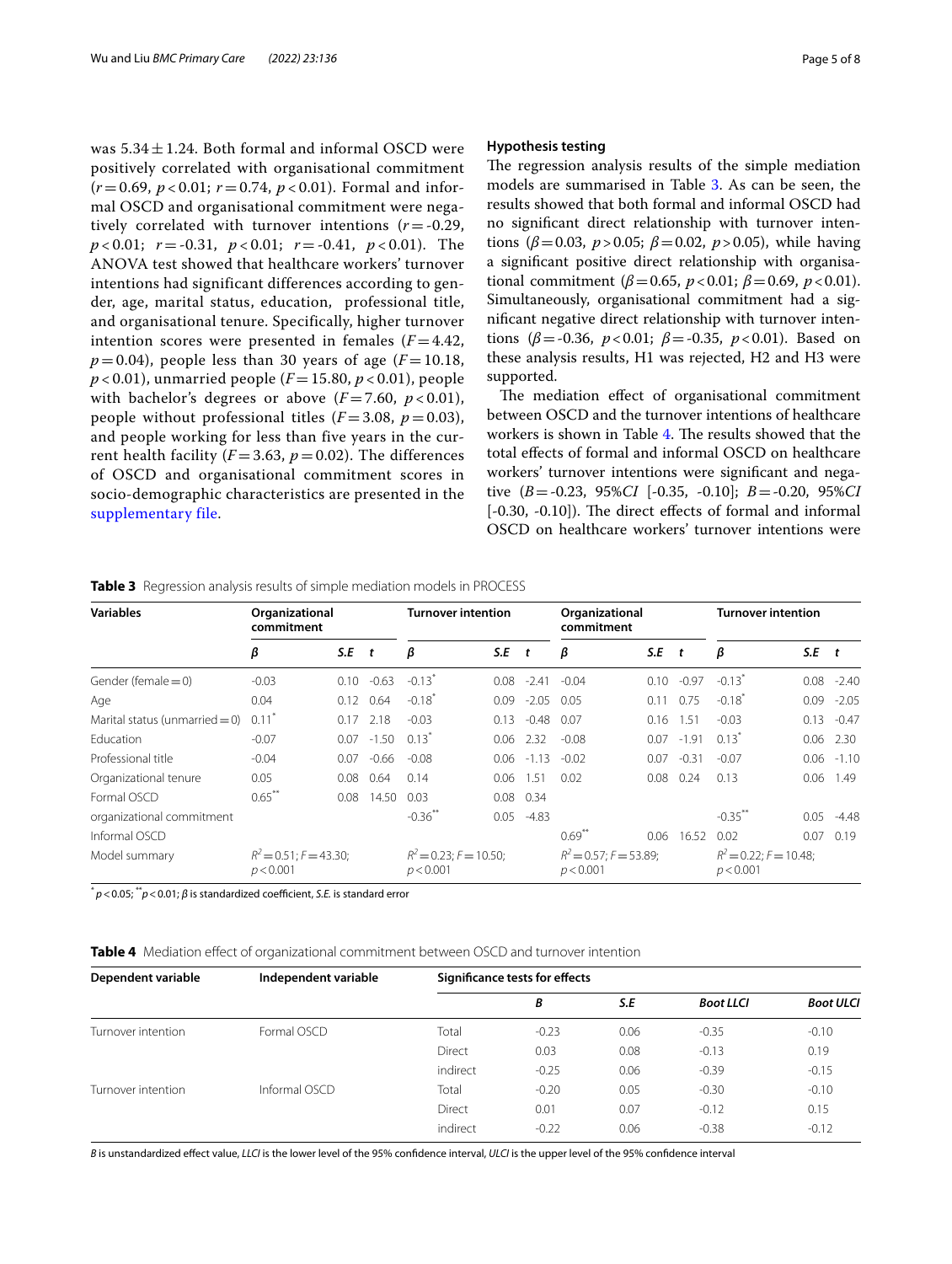insignifcant (*B*=0.03, 95%*CI* [-0.13, 0.19]; *B*=0.01, 95%*CI* [-0.12, 0.15]). The indirect effects of formal and informal OSCD on healthcare workers' turnover intentions were signifcant and negative (*B*=-0.25, 95%*CI* [-0.39, -0.15]; *B* = -0.22, 95%*CI* [-0.38, -0.12]). Therefore, organisational commitment played a fully mediating role in the relationship between OSCD and turnover intentions among healthcare workers. Thus, H4 was supported.

## **Discussion**

Turnover of healthcare workers is a common problem in township hospitals in China. Reducing the turnover of healthcare workers is a key task for governments and organisational managers. This study investigated the turnover intentions of healthcare workers in township hospitals in Henan, China. After the controlling for socio-demographic variables including gender, age, marital status, education, professional title and organisational tenure, this study tested the relationship between OSCD, organisational commitment, and turnover intentions of healthcare workers. The results showed that three of the four hypotheses were supported and one was rejected.

This study measured the turnover intentions of healthcare workers in township hospitals. The turnover intention score (2.21) was lower than the median value (3), and also lower than that the score reported by Ma et al. in their study of the factors of turnover intentions among rural primary healthcare workers  $[25]$ . This result may be due to the continuous improvement in talent attraction and retention policies in rural primary health institutions [[26\]](#page-7-19). Furthermore, one-way ANOVA revealed that there were individual diferences in turnover intentions. First, female healthcare workers had stronger turnover intentions than males. This result is inconsistent with previous fndings [\[5](#page-7-1), [27](#page-7-20)]. An explanation for this may be that in the traditional gender-role ideology, men tend to play the breadwinner role, while women focus on family. Therefore, stable jobs are more important for men than women [[28\]](#page-7-21). Second, healthcare workers, who were younger, unmarried, and highly educated with no professional title or work in the current institution for a short period of time, have higher turnover intentions. These findings are consistent with those of previous studies [\[29](#page-7-22), [30\]](#page-7-23).

The results of the study indicated a significant positive association between OSCD (formal and informal) and organisational commitment. Similar results have been reported in previous studies [\[31](#page-7-24), [32\]](#page-7-25). For many people, their careers have important meanings in their lives. Therefore, when healthcare workers obtain career development assistance from their organisation, they feel that the organisation values their personal development and enhances organisational commitment [[16](#page-7-10)]. Furthermore, the results indicated that organisational commitment was negatively related to healthcare workers' turnover intentions. Psychologically, this was probably because healthcare workers who felt a sense of belonging and responsibility were more likely to stay in their current organisations. This finding is in line with those of previous studies [\[13](#page-7-7), [33\]](#page-7-26).

Interestingly, the results showed that OSCD (formal and informal) had a signifcant negative total efect on healthcare workers' turnover intentions, which mainly came from its indirect efects. A direct relationship between OSCD (formal and informal) and turnover intentions was not found. In other words, organisational commitment played a fully mediating role in the relationship between turnover intentions among healthcare workers and OSCD (formal and informal). This finding is inconsistent with the view of some scholars who believe that OSCD has a direct negative relationship with turnover intentions  $[11]$ . These differences in results may be related to occupational backgrounds. As professionals, healthcare workers pay more attention to the role of OSCD in improving career development abilities and opportunities. Therefore, the OSCD is only a remote predictor of turnover intention and does not have a direct relationship with it.

### **Implications**

In this 'new career' era that emphasises the role of the individual, our study revealed a relationship between OSCD, organisational commitment, and turnover intentions. This study has important implications for talent retention in township hospitals.

A major contribution is its suggestion that policymakers and organisation managers should promote OSCD practices to improve healthcare workers' organisational commitment and lower their turnover intentions. First, organisational managers must ofer ability-ft jobs and more training and learning opportunities for healthcare workers, while formulating a reasonable performance appraisal system. Second, managers should pay attention to the important role of informal career development support measures such as mentoring, professional teams, and interest groups in improving organisational commitment and diluting turnover tendencies. Organisational managers can promote the development of these forms of informal support through appropriate incentives. Third, due to the limited strength of township hospitals, especially those located in remote areas, policymakers should constantly improve the relevant policies (fnancial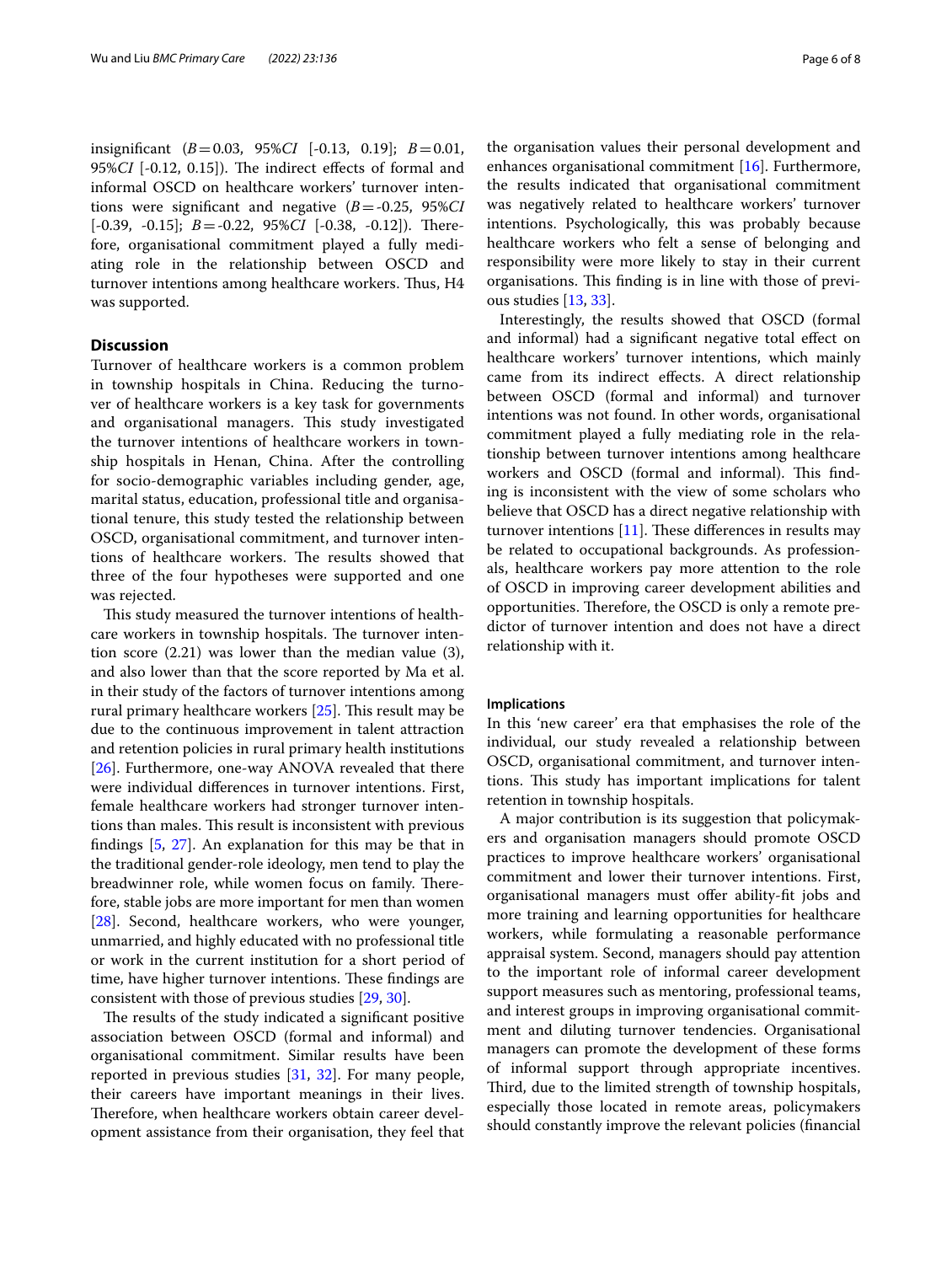support policy, continuing education policy, etc.) to assist township hospitals in supporting the career development of healthcare workers.

Another major insight is the importance of improving organisational commitment. When healthcare workers have a strong sense of belonging and responsibility toward their organisation, they are more willing to stay. Thus, hospital managers should adhere to 'humanistic management' and pay attention to humanistic care for healthcare workers.

Additionally, considering the diferences in turnover intentions among diferent groups, policymakers and healthcare facility managers should adjust their talent retention policies and measures based on diferences in socio-demographic characteristics.

## **Limitations**

The study has some limitations. First, the ability to infer the causal relationship between OSCD, organisational commitment, and turnover intentions was limited because this was a cross-sectional study. Second, we failed to identify and control all potential predictors of healthcare workers' turnover intentions. Third, differences in the relationship between OSCD, organizational commitment, and turnover intention among diferent groups have not been explored. Fourth, the data analysis in this study was based on respondents' answers, which may be inevitably biased. Finally, samples were obtained from a province in China, so the fndings' generalizability may be limited.

## **Conclusion**

This study analysed the relationship between OSCD, organisational commitment, and turnover intentions among healthcare workers in township hospitals in Henan, China. Our study suggests that there is a positive relationship between OSCD and organisational commitment and a negative relationship between organisational commitment and turnover intentions. Organisational commitment plays a fully mediating role between OSCD and turnover intentions. Furthermore, gender, age, marital status, education, professional title, and organisational tenure infuence the turnover intentions of healthcare workers. These findings provide empirical evidence for government health policymakers and institutional human resource managers to formulate strategies for the retention of healthcare workers.

#### **Abbreviations**

OSCD: Organizational support for career development; ANOVA: Analysis of Variance; SD: Standard deviation; S.E.: Standard error; LLCI: The lower level of the 95% confdence interval; ULCI: The upper level of the 95% confdence interval.

### **Supplementary Information**

The online version contains supplementary material available at [https://doi.](https://doi.org/10.1186/s12875-022-01753-4) [org/10.1186/s12875-022-01753-4](https://doi.org/10.1186/s12875-022-01753-4).

<span id="page-6-3"></span>**Additional fle 1:** Descriptive statistics of participants in relation to OSCD and organizational commitment.

#### **Acknowledgements**

The authors thank Healthy Central Plains Research Institute of Xinxiang Medical University for providing data support. The authors also thank all the healthcare workers who flled out the questionnaire.

#### **Authors' contributions**

HW and YL conceived and designed this study; HW analyzed the data and wrote the manuscript; YL revised the manuscript. All authors have read and approved the manuscript.

#### **Funding**

This study was funded by Soft Science Research Program of Henan Province (grant number: 192400410055), National Natural Science Foundation of China (grant number: 71804159), Humanities and Social Science Research Program of the Ministry of Education (grant number: 21YJA630062). The funders did not participate in study design, data collection, analysis, interpretation of data and writing the manuscript.

#### **Availability of data and materials**

The data that support the fndings of this study are available from Healthy Central Plains Research Institute of Xinxiang Medical University. The data are available from the corresponding author upon reasonable request and with permission of Healthy Central Plains Research Institute of Xinxiang Medical University.

### **Declarations**

#### **Ethics approval and consent to participate**

This study is a retrospective based on the Health Service Capacity Survey of Primary Health Institutions (2020), one of the special surveys of rural health poverty alleviation in Henan, China. The Ethics Committee of Xinxiang Medical University waived the need of informed consent. The data described in this study have been approved by Healthy Central Plains Research Institute of Xinxiang Medical University. All methods in this study were performed in accordance with the relevant guidelines and regulations.

#### **Consent for publication**

Not applicable.

## **Competing interests** The authors declare that they have no competing interests.

#### **Author details**

<sup>1</sup> School of Medicine and Health Management, Tongji Medical College, Huazhong University of Science and Technology, Wuhan, Hubei, China. 2 <sup>2</sup> School of Management, Xinxiang Medical University, Xinxiang, Henan, China.

Received: 4 June 2021 Accepted: 25 May 2022 Published online: 02 June 2022

#### **References**

- <span id="page-6-0"></span>1. Li Z, Liu J, Ma Z, Wu H. Analysis on current situation of personnel fow in township hospitals in China. Soft Sci Health. 2020;34(12):45–9. [https://doi.](https://doi.org/10.3969/j.issn.1003-2800.2020.12.010) [org/10.3969/j.issn.1003-2800.2020.12.010](https://doi.org/10.3969/j.issn.1003-2800.2020.12.010).
- <span id="page-6-1"></span>2. Buchbinder SB, Wilson M, Melick CF, Powe NR. Estimates of costs of primary care physician turnover. AM J MANAG CARE. 1999;5(11):1431–8.
- <span id="page-6-2"></span>3. Plomondon ME, Magid DJ, Steiner JF, MaWhinney S, Giford BD, Shih SC, Grunwald GK, Rumsfeld JS. Primary care provider turnover and quality in managed care organizations. AM J MANAG CARE. 2007;13(8):465–72.